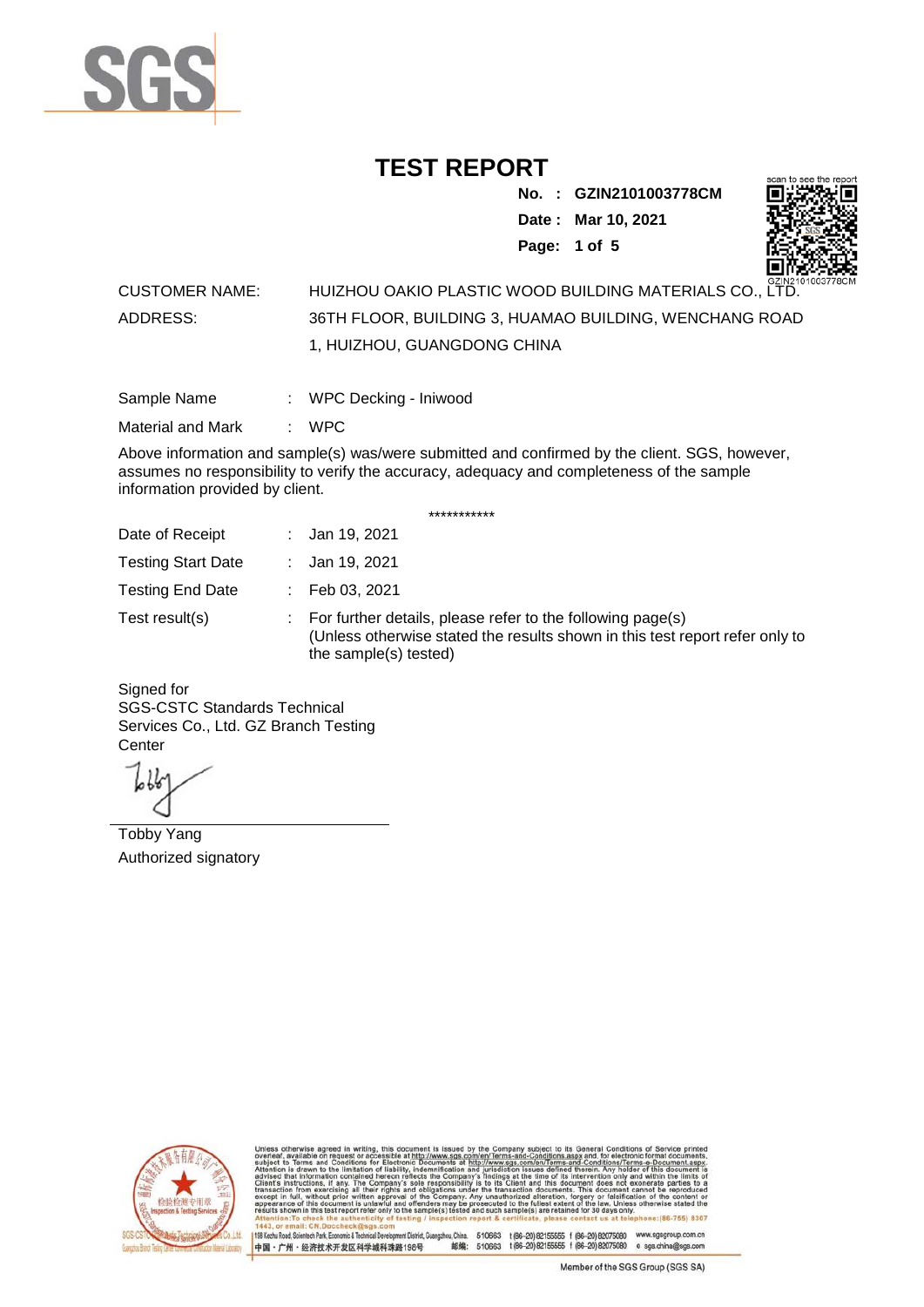

**No. : GZIN2101003778CM Date : Mar 10, 2021 Page: 2 of 5** 

Summary of Results:

| No. | Test Item.     | <b>Test Method</b>               | Result                              | Conclusion |
|-----|----------------|----------------------------------|-------------------------------------|------------|
|     | Coefficient of | EN 15534-1:2014+A1:2017          |                                     |            |
|     | Linear Thermal | Section 9.2 & ISO 11359-1-2014 & | $45 \times 10^{-6}$ K <sup>-1</sup> | Pass       |
|     | Expansion      | ISO 11359-2-1999 Method A        |                                     |            |

Note: Pass : Meet the requirements;

Fail : Does not meet the requirements;

/ : Not Apply to the judgment.

Original Sample Photo:





Conditions/Terms-e-Docu<br>rein. Any holder of this d 8307 198 Kezhu Road, Scientech Park, Economic & Technical Develop 中国·广州·经济技术开发区科学城科珠路198号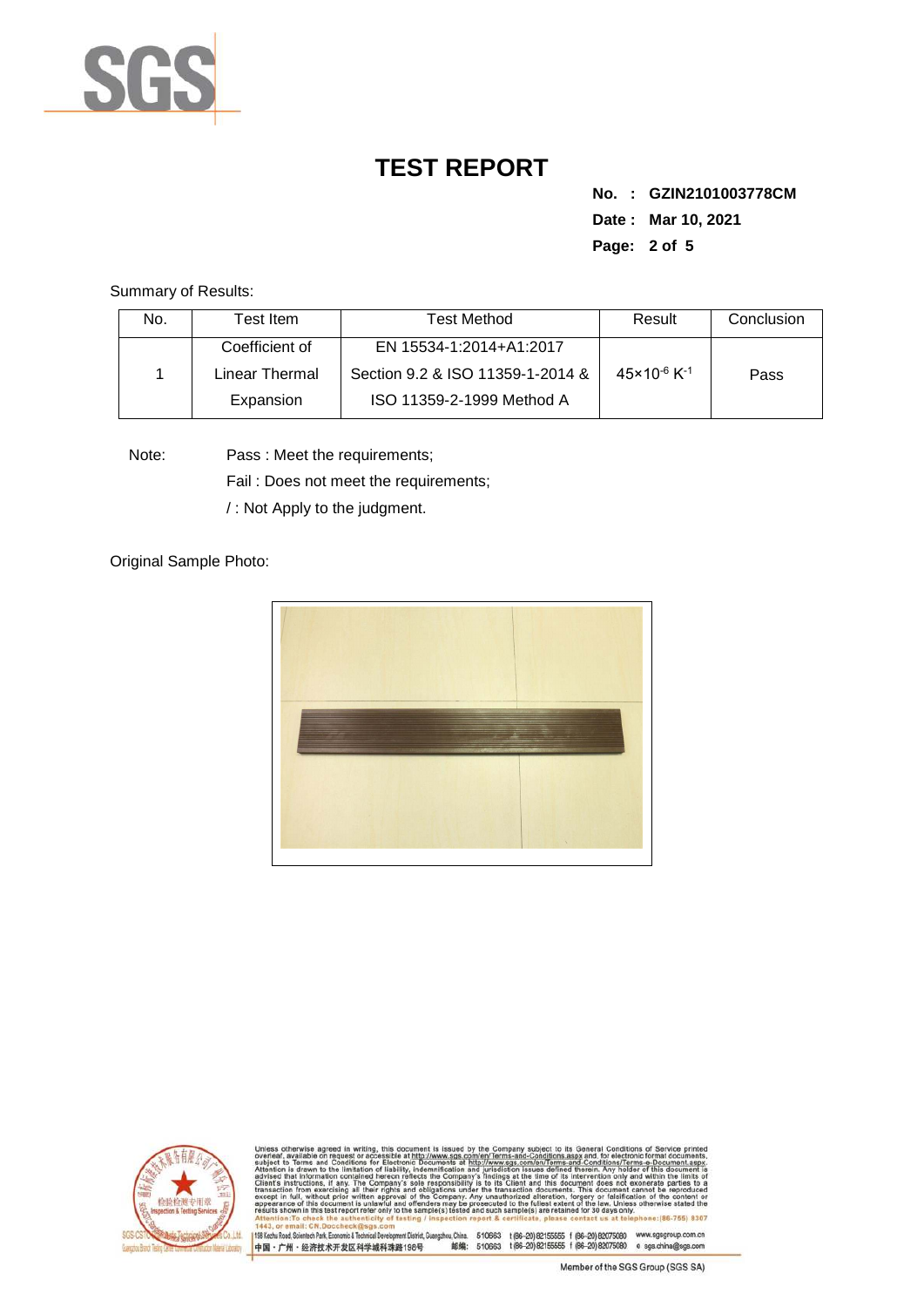

**No. : GZIN2101003778CM Date : Mar 10, 2021 Page: 3 of 5** 

Test Item: Coefficient of Linear Thermal Expansion

Sample Description: Panel

Test Method: EN 15534-1:2014+A1:2017 Section 9.2 & ISO 11359-1-2014 & ISO 11359-2-1999

Method A

Test Condition:

Specimen: 8.59mm ×5.48mm ×5.01mm

Rate of temperature: 5 ℃/min

Load: 4 kPa

Flow rate(N2): 50 ml/min

Test temperature: -20 ℃~80 ℃

Test mode: Compression

Test direction: Length

Number of specimens tested: 3

Lab Environmental Condition:  $23 \pm 2$  °C,  $50 \pm 5$  % RH

#### Test Result:

| Test Item.                              | Test Result                         |  |
|-----------------------------------------|-------------------------------------|--|
| Coefficient of Linear Thermal Expansion | $45 \times 10^{-6}$ K <sup>-1</sup> |  |

Note: Test specimens were cut from the sample.



198 Kezhu Road, Scientech Park, Economic & Technical Develo

nentDistrict,Guangzhou,China. 510663 t (86–20) 82155555 f (86–20) 82075080 www.sgsgroup.com.cn<br>格198号 邮编: 510663 t (86–20) 82155555 f (86–20) 82075080 e sgs.china@sgs.com 中国·广州·经济技术开发区科学城科珠路198号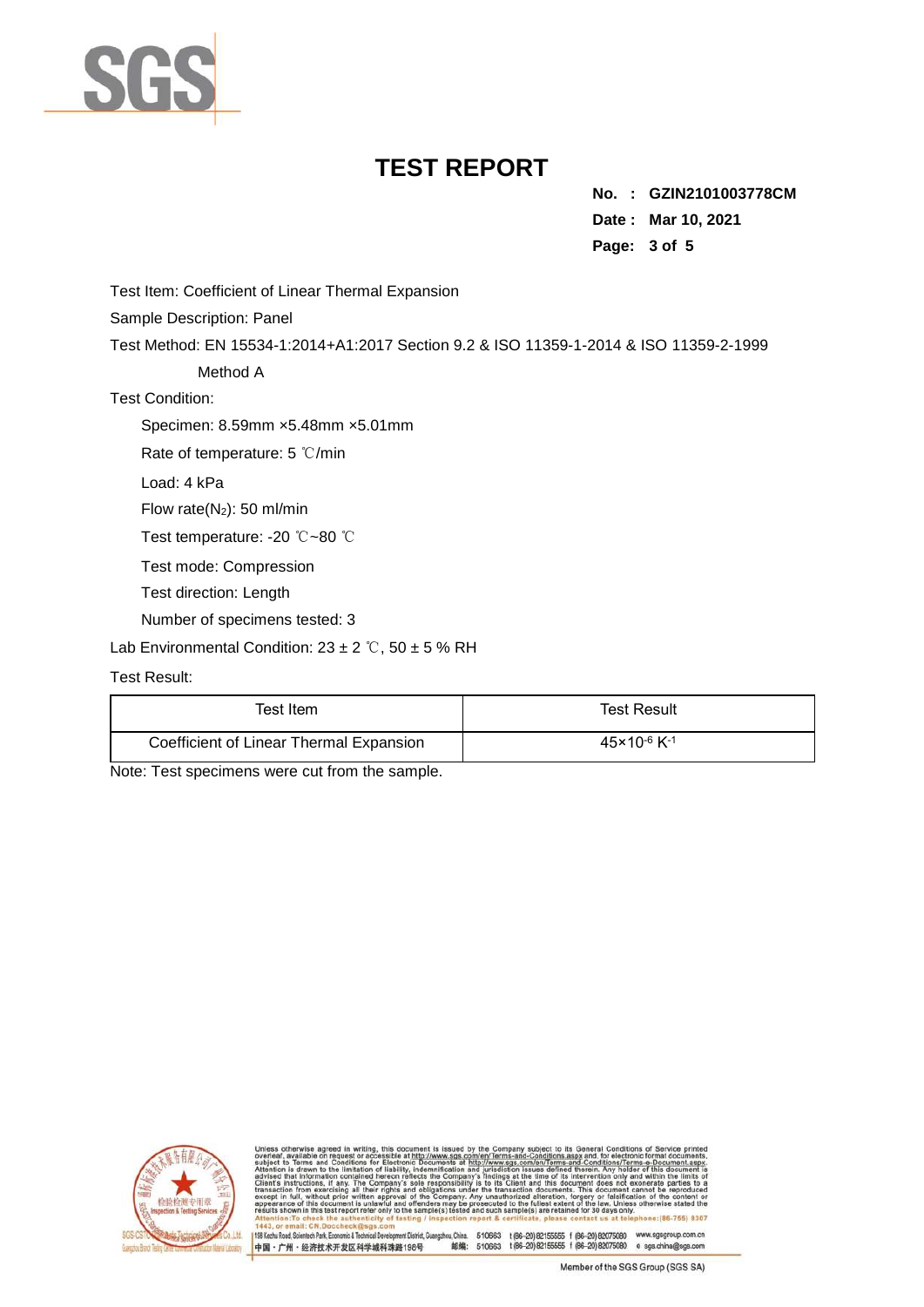

**No. : GZIN2101003778CM Date : Mar 10, 2021 Page: 4 of 5** 





Conditions/Terms-e-Do<br>rein. Any holder of this